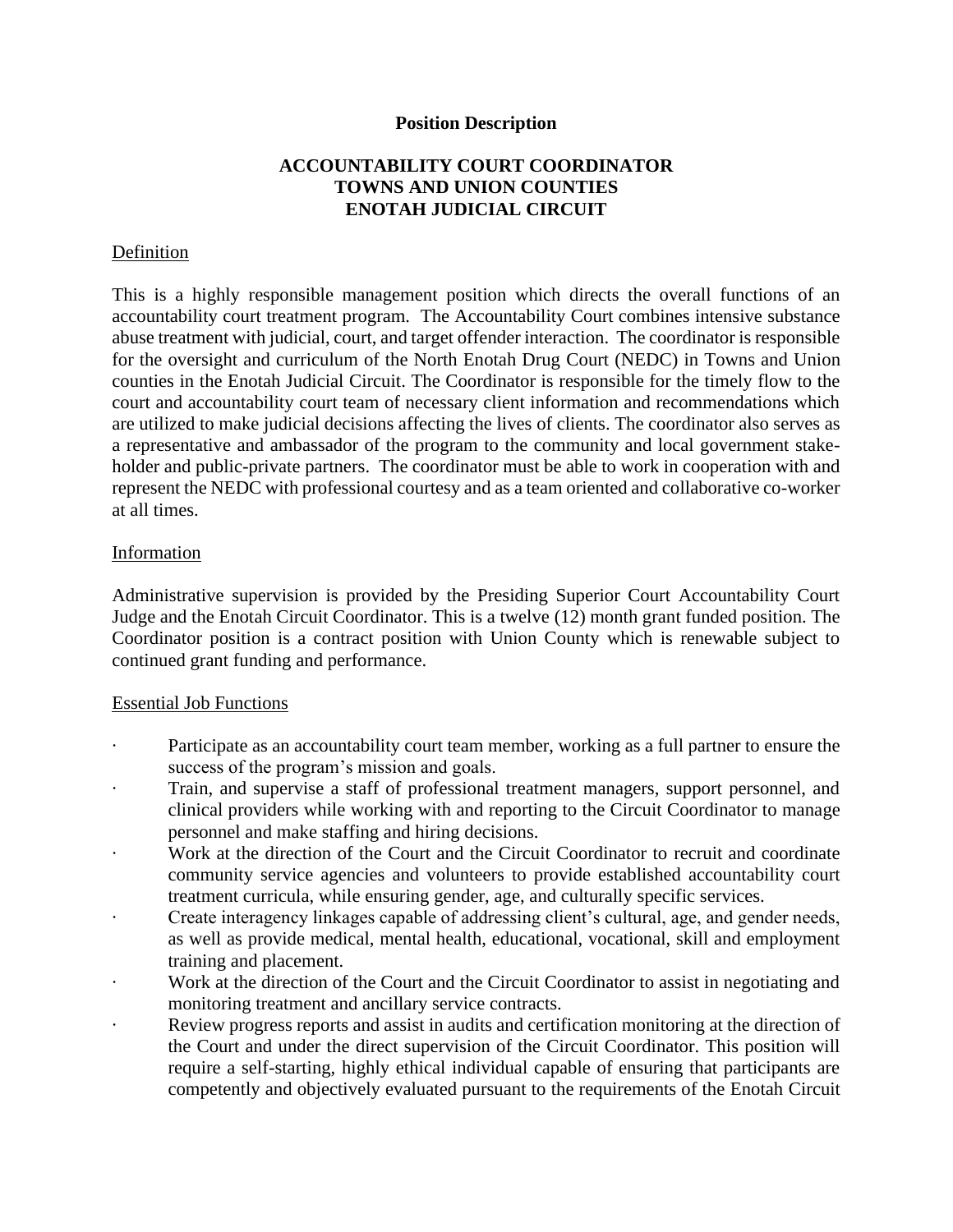Accountability Court while keeping accurate accounting of work hours, exact time and mileage reports, and assist in managing public funds in a transparent and timely manner.

- · Develop law enforcement and corrections linkages to improve supervision and agency coordination.
- Create and monitor standards for urine collection and compliance reporting.
- Create and maintain a data collection system to monitor client compliance, identify trends, and provide a basis for evaluation.
- Devise and implement a record keeping system which ensures the appropriate level of confidentiality, while providing accurate, pertinent, and timely reports to the screening committee and the court.
	- Assist in developing resource and funding strategies, including the pursuit of federal and state grant opportunities at the direction of the Circuit Coordinator.
- · Manage the North Enotah Drug Court budget to provide maximum services in the most efficient manner at the direction of the Circuit Coordinator.
- Develop and maintain a credible fee collection system.
- Oversee the accountability court's grant, ensuring compliance with CACJ and CJCC standards.
- Stay abreast of substance abuse, addiction, and treatment methodologies so as to provide the accountability court team and court with a meaningful basis to design program protocols and procedures to implement sanctions and incentive systems.
- · Other related duties as required to enhance the success of the accountability court program.

# Required Knowledge, Skills, and/or Abilities

- Knowledge of addiction and substance abuse and their recovery and treatment methods and its incumbent dynamics.
- Extensive knowledge of community resources, including coordination with other state and local agencies.
- Knowledge of courts, court processes, and procedures.
- Skill in communicating with people from different backgrounds
- · Ability to effectively communicate orally and in writing.
- Ability to lead and supervise others.
- · Skill in coordinating and directing the work of others in order to reach established goals and objectives.
- Knowledge of modern office practices and management techniques.
- Understanding of grant writing and grant administration.
- Detail oriented with ability to work well under pressure and with limited supervision.
- Familiarity with HIPAA and Federal Confidentiality Rule 42CFR regulations.
- Recordkeeping skills including participant records, mileage logs, and proficiency with excel including spreadsheet creation and maintenance.

# Educational Requirements

Bachelor's degree from an accredited college or university in social work, psychology, criminal justice, or a related field.